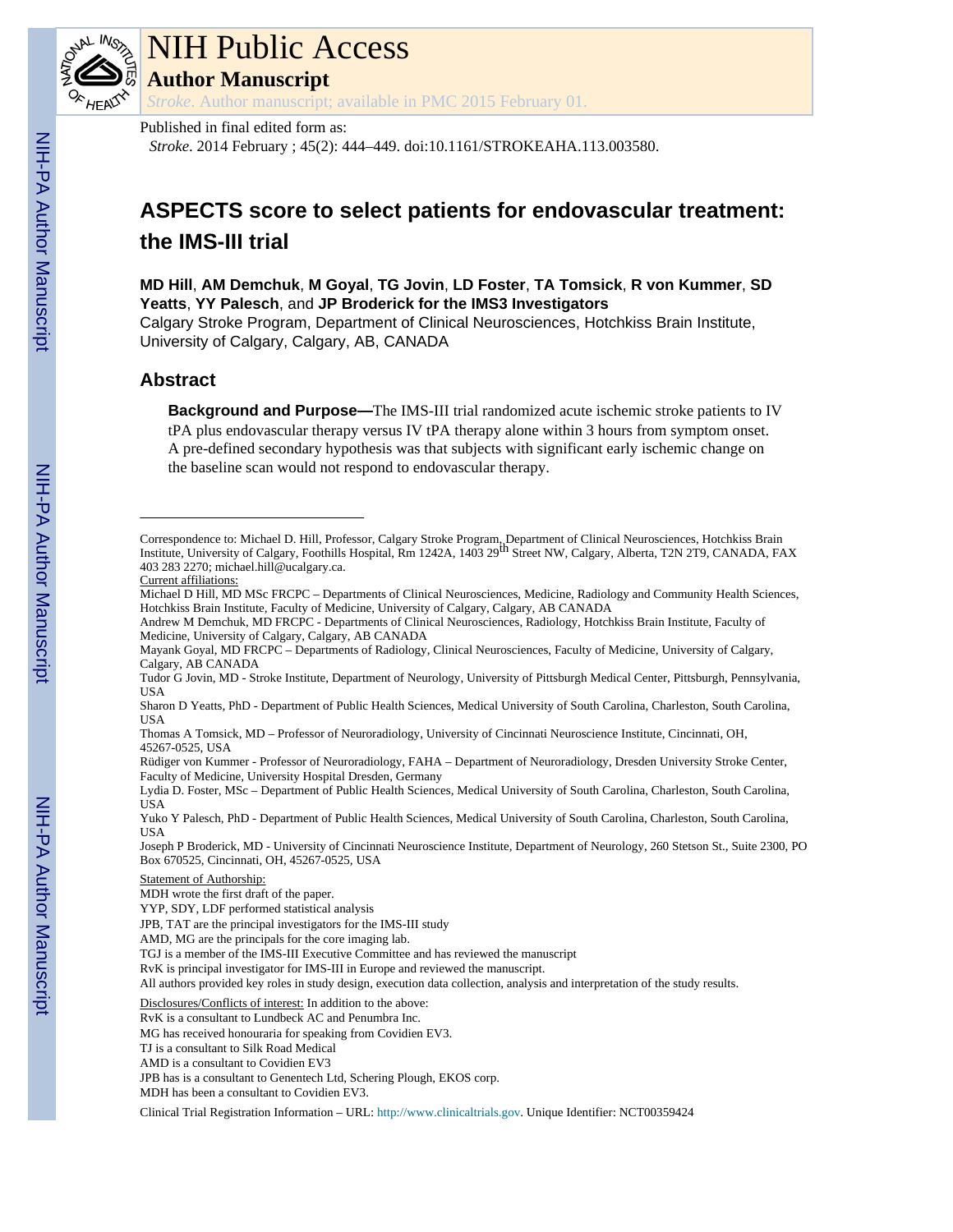**Methods—**The primary outcome was 90-day mRS 0–2. The baseline and follow-up CT scan images were reviewed centrally, blinded to any clinical information. We assessed whether the baseline ASPECTS score predicted outcome, and interacted with study treatment. We analyzed subgroups defined by time from onset to IV tPA initiation and baseline occlusion status at a prespecified alpha  $= 0.01$ .

**Results—**Baseline demographic and clinical characteristics of 656 randomized patients were similar between subjects with a baseline ASPECTS score 8–10 (58% of the study sample) vs 0–7. Subjects with ASPECTS 8–10 were almost twice as likely  $[RR\ 1.8\ CI_{99}\ 1.4–2.4]$  to achieve a favorable outcome. There was insufficient evidence of a treatment-by-ASPECTS interaction. In those treated with onset to IV tPA under 120 minutes, in CTA-proven ICA or MCA occlusion, and in both, results were similar. The probability of achieving recanalization (AOL 2–3) of the primary arterial occlusive lesion  $[RR\ 1.3\ CI_{99}\ 1.0-1.8]$  or achieving TICI 2b/3 reperfusion  $[RR\ 1.3\ CI_{99}\ 1.0-1.8]$ 2.0 CI99 1.2–3.2] was higher among subjects with higher ASPECTS scores.

**Conclusions—**ASPECTS is a strong predictor of outcome and a predictor of reperfusion. ASPECTS did not identify a sub-population of subjects that particularly benefitted from endovascular therapy immediately after routine IV tPA.

#### **Keywords**

stroke; CT scan; thrombolysis; endovascular treatment; imaging

#### **Introduction**

With technically high quality non-contrast brain computed tomography, changes of acute ischemia may be observed in a high proportion of patients with major stroke.<sup>1, 2</sup> Radiological hypoattenuation varies linearly with brain tissue water content and increases linearly with time after middle cerebral artery (MCA) occlusion, and is thus a measure of net water uptake of ischemic brain tissue (ionic edema).<sup>3, 4</sup> Early ischemic change, scored semiquantitatively using the Alberta Stroke Program Early CT Score (ASPECTS) has been shown to be a strong prognostic factor, equivalent in magnitude of effect to the assessment of clinical stroke severity using the National Institutes of Health Stroke Scale (NIHSS) score.5–8 In two studies, a dichotomized ASPECTS score (8–10 vs 0–7) has been shown to modify the effect of endovascular thrombolytic therapy.<sup>9, 10</sup> Only patients with favorable baseline scans (ASPECTS 8–10) benefitted from endovascular revascularization therapy. The prospective evaluation of baseline CT scans in ECASS showed the best treatment response in patients with less than 1/3 middle cerebral artery territory hypoattenuation  $(N=215)$  compared to patients with normal CT  $(N=336)$  and patients with brain tissue hypoattenuation exceeding  $1/3$  of the MCA territory (N=52).<sup>2</sup>

We assessed the prognostic value of the CT ASPECTS score in the IMS-III study and in particular, whether response to treatment was different according to the baseline ASPECTS score.

#### **Methods**

The IMS III Trial was an international, phase III, randomized, open-label with blinded outcome assessment, clinical trial designed to test the *approach* of IV t-PA, started within 3 hours of symptoms onset, followed by protocol-approved endovascular treatment as compared to standard IV t-PA [Clinicaltrials.gov-NCT00359424].<sup>11, 12</sup> The trial was halted because a futility boundary was crossed at an interim analysis.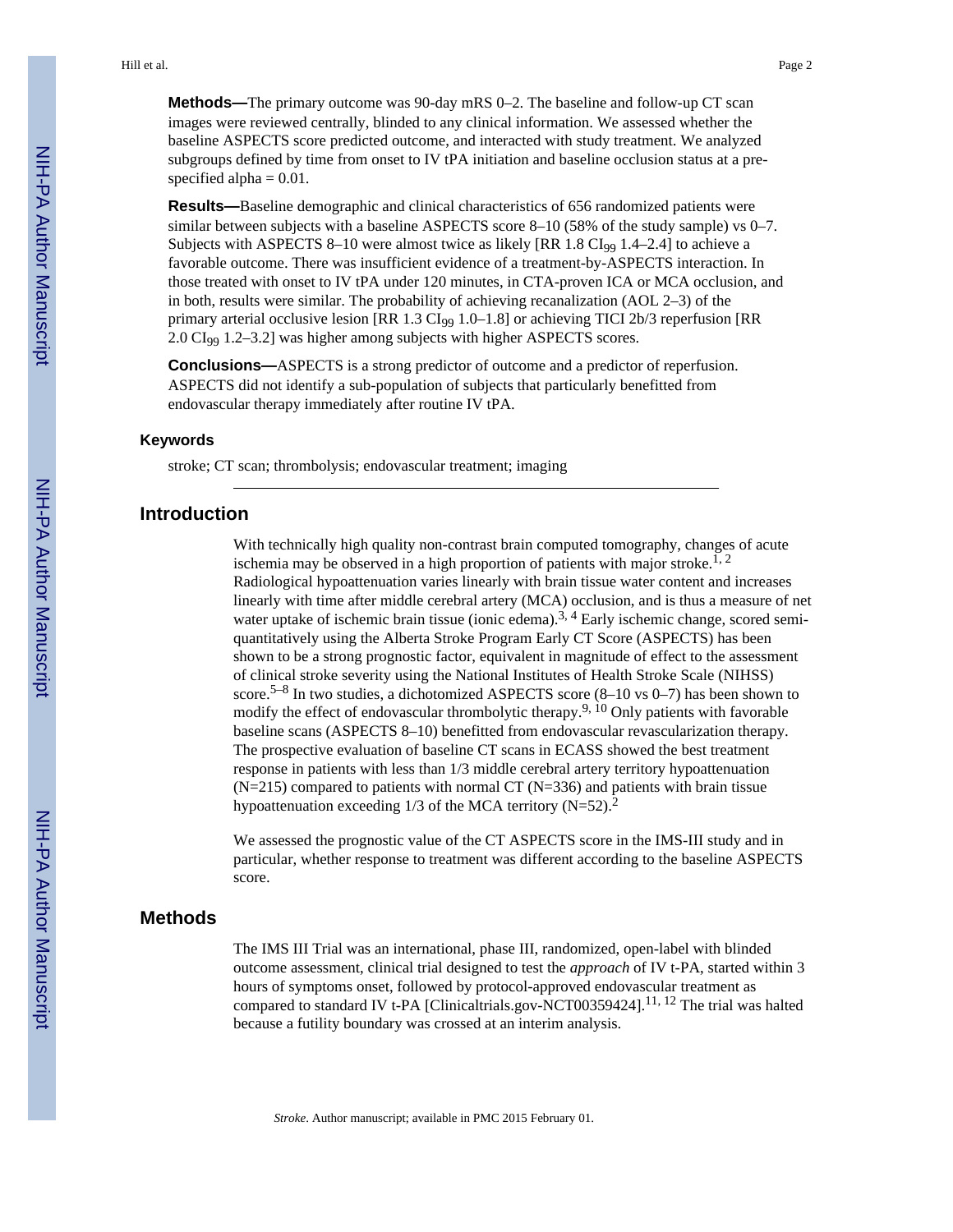At the beginning of the Trial, CT angiography (CTA) was infrequently used at participating hospitals to assess the presence of arterial occlusions in acute stroke patients. Thus, the baseline National Institutes of Health Stroke Scale score (NIHSS), a clinical measure of neurologic deficit with a range of 0 (no deficit) to 42 (maximum possible deficit), was used to identify those patients (with a score  $10$ ) and a >80% likelihood of a major arterial occlusion on subsequent angiography following IV t-PA. In Amendment 3 [April 2009], after 284 participants were randomized, identification of occlusion using CTA was allowed to determine trial eligibility for those participants with NIHSS of 8 or 9, as its routine use increased rapidly during the early course of the study.

CT scans were performed at baseline, at  $24 \pm 6$  hours, and in the setting of neurologic decline. A CTA was performed at baseline at those study sites that routinely included CTA in their baseline imaging protocol. CTA was planned for all participants at 24 hours to assess vascular patency. CT scans were acquired using contiguous non-contrast axial 5mm slices. A minority of CT images were acquired using 10 mm axial slices. The power (kV and mAs) and scan obliquity were not pre-specified. All CT scans were acquired within 3 hours of stroke onset. ASPECTS was scored [see supplementary methodology description in the online supplementary materials] on all baseline and follow-up CT scans using a 3-person panel consensus method, including a neuroradiologist for all interpretations. The reviewers were blind to all clinical data. Hemorrhage was scored using the Pessin criteria and formalized in the ECASS trials (Hemorrhagic infarction, types 1 & 2, Parenchymal hematoma, types  $1 \& 2$ ).<sup>13–15</sup>

#### **Statistical Methods**

The primary clinical outcome was a modified Rankin scale score of 0–2 at 90 days from randomization. Secondary clinical outcomes included the modified Rankin scale score of 0– 1 and NIHSS score of 0–1 at 90 days from randomization. Recanalization, defined as the arterial occlusion lesion (AOL), and reperfusion by the TICI score were secondary surrogate outcome measures. A priori, we divided ASPECTS into two groups: favorable (ASPECTS 8–10) and unfavorable (ASPECTS 0–7). Additionally, we evaluated a third group (ASPECTS 0–4), which correlates well with the previously defined  $1/3<sup>rd</sup>$  MCA rule,<sup>6</sup> and which defines an ASPECTS trichotomy: ASPECT 8–10 as favorable, ASPECTS 5–7 as moderately favorable and ASPECTS 0–4 as unfavorable. Data are reported using conventional descriptive statistics, by group. We used an intention-to-treat approach in reporting the outcome data by ASPECTS group. Subjects with missing baseline CT images  $(n= 7)$  were imputed to have a poor ASPECTS  $(0-7)$  score. The CTA subset consisted of those patients who had a routine CTA prior to enrolment, which defined their location of arterial occlusion pre-treatment. For exploratory analyses, we considered the cohort of patients with proven baseline occlusions and with treatment within 2 hours of stroke onset.

#### **Results**

Baseline characteristics are shown in Table 1. Baseline demographic and clinical characteristics were similar between subjects with a baseline ASPECTS score 8–10 (58% of the study sample) vs 0–7. There was a gradient of more severe NIHSS scores with more unfavorable ASPECTS and an association between more proximal occlusion location and poorer ASPECTS scores. Thus, clinical stroke severity, vessel occlusion location and ASPECTS score are correlated variables. There was an increased chance of reperfusion at 24 hours with higher ASPECTS scores. Patients with favorable ASPECTS scores were more likely to show reperfusion overall [Table 2], but this effect was overcome by endovascular therapy with high rates of recanalization at 24 hours even in the ASPECTS 0–4 group.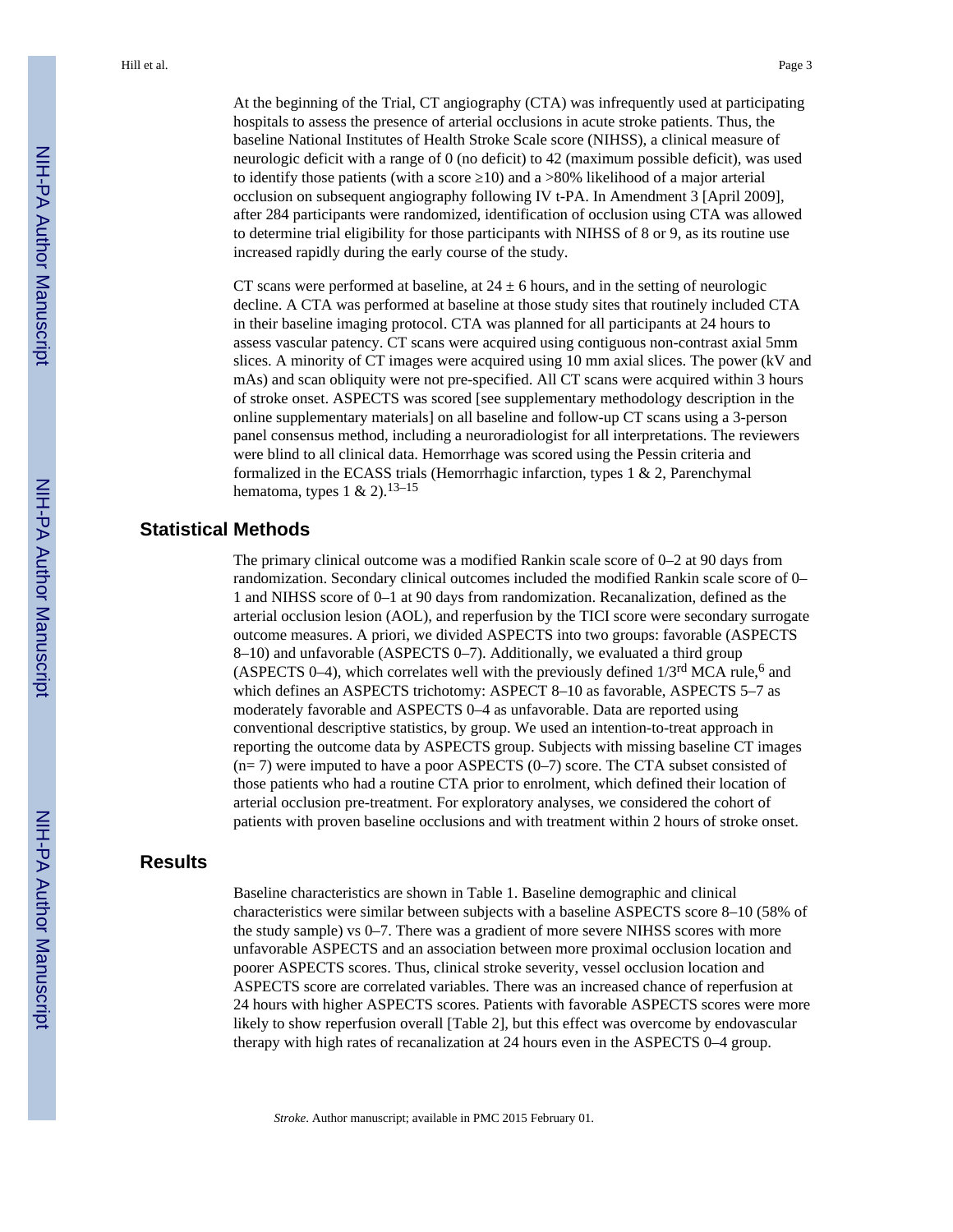The treatment effect was not modified by the dichotomized ASPECTS score (p=0.871). Because the study did not show benefit of one treatment arm over the other and both groups had active treatment, effect modification, as a secondary analysis would a priori be difficult to demonstrate unless there was a clear qualitative interaction with counter-balanced effects in each group. However, the direction of effect for endovascular therapy, although imprecise due to small sample size, was toward fewer good outcomes among patients with very unfavorable baseline CT scans (ASPECTS 0–4), similar to the analysis undertaken for IMS-1.10 Among patients with favourable scans, a directional trend to a greater treatment effect was observed among patients treated earlier and with proven arterial occlusions. [Supplementary Table I, Supplementary Figure I]

Irrespective of treatment modality, ASPECTS was a strong prognostic variable. A favorable scan conferred a two-fold or greater chance of an independent functional outcome [Table 3]. This result was unchanged after multivariable adjustment. Similar to the above, the direction of effect showed a larger effect size among patients treated earlier and with proven arterial occlusions.[Tables 3] Remarkably, some 20% of patients with highly unfavorable scans (ASPECTS 0–4) achieved an independent functional outcome.[Table 4]

#### **Discussion**

ASPECTS is a measure of imaging-defined ischemic injury to the brain that is a strong and consistent predictor of clinical outcome. While previous smaller studies of endovascular therapy, a retrospective analysis of the PROACT-2 study and a historically controlled analysis of IMS-1,<sup>9, 10</sup> and prior IV thrombolysis studies,<sup>13</sup> showed evidence of effect modification (a multiplicative interaction) between favorable ASPECTS (score 8–10) and good clinical outcome, this was not demonstrated in our study. Subjects with low ASPECTS scores benefitted far less in IMS-III and this observation, consistent with prior trials of thrombolysis,  $9, 10$  supports the concept of non-nutritive, futile or even harmful reperfusion. Reperfusing dead brain is simply unhelpful to acute neurological recovery. While reliable and pragmatic imaging biomarkers for patient selection continue to be sought, these data do not convincingly support the use of non-contrast CT ASPECTS in isolation to select patients for an IV plus endovascular approach to therapy.

There are multiple limitations in the assessment of potential ASPECTS-by-treatment interactions, in the search for an imaging defined biomarker that helps select patients for treatment. These are generalizable in varying degree to other imaging modalities (including CTP and multimodal MR) and other potential biomarkers.

First, measurement error is underappreciated. The reliability of ASPECTS interpretation is moderate within 90 minutes of stroke onset, good between 90–180 minutes and excellent beyond that.<sup>1, 16</sup> There are subtleties of interpretation which may result in situations where a patient with an apparently unfavorable scan does well. Patients with unfavorable ASPECTS scores at baseline may do well if the infarcts are located in tolerant regions of brain such as the right temporal lobe; there is a "real-estate" effect. Additionally, patients may do well despite a large infarction if the capacity for regeneration, adaptation and recovery is exceptional.

Second, reperfusion therapy has only worked part of the time. While reperfusion rates were relatively high at 24 hours in IMS-III, the reperfusion rates early after treatment (1–4 hours) were not defined for the IV tPA only group. The quality and proportional recanalization in the endovascular arm (measured using the TICI scoring system) was poor. Thus, the relationship between outcome and pre-treatment ASPECTS score continues to be confounded by variability in treatment response.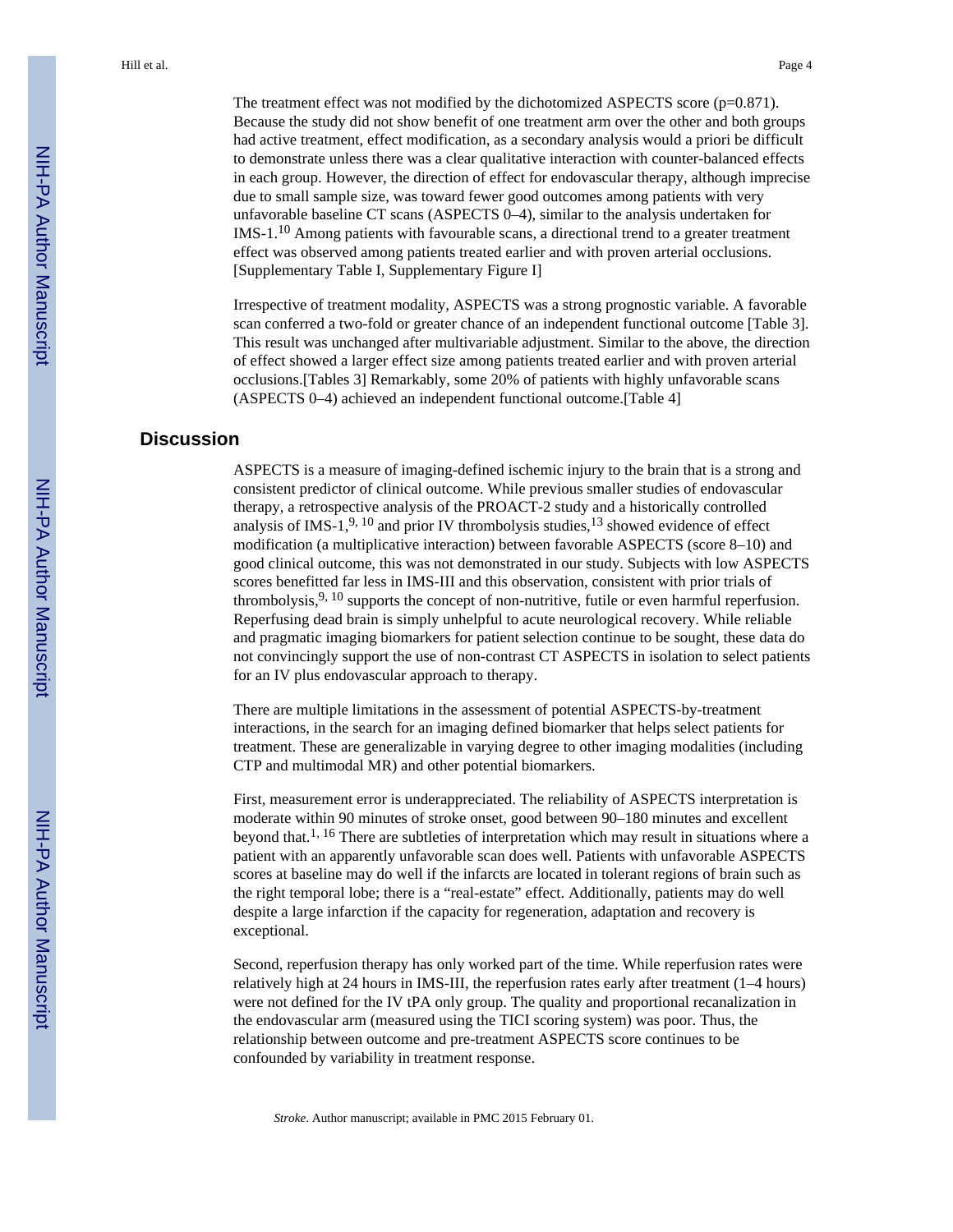Third, the baseline scan is a snapshot in time that reflects a physiological state only for a short period of time; the scan has a shelf-life and consequently the shorter the time interval from CT scan to reperfusion, the stronger the potential predictive value of ASPECTS.<sup>17</sup> In future studies it will be critical to measure the 'picture-to-puncture' and 'picture-toreperfusion' times.18 In IMS-III, the average time to treatment was long, during which time infarction progressed. Therefore, time to reperfusion is a related confounding variable.

Finally, most studies, including this one, are underpowered to assess for interaction effects. All of these issues applied less to the PROACT-2 analysis,  $9$  which did show evidence of interaction. Key differences between PROACT-2 and IMS-III were the much later onset-totreatment time and the large difference in reperfusion rates between the two treatment groups in PROACT-2 compared to IMS III.<sup>12, 19</sup>

There is strong biological evidence that a low ASPECTS score implies a poor outcome irrespective of treatment. Consistent with past reports, a favorable ASPECTS predicted good outcome. Interestingly, patients with favorable ASPECTS were also more likely to recanalize and reperfuse. The stroke itself may be impacting defensive vascular mechanisms that are designed to restore blood flow in the brain. Favorable ASPECTS is associated with good collateral blood flow allowing ischemic brain tissue to survive for longer time periods and enabling IV thrombolytics to attack the thrombus from both sides.20–22 Moreover, higher ASPECTS may be associated with more distal arterial occlusions with smaller sized thrombi compared to the proximal occlusion of major cerebral arteries. Intriguingly, we did observe that about one fifth of patients with highly unfavorable scans (ASPECTS 0–4) achieved a good functional clinical outcome. We attribute this finding to a linear combination of lower age, faster treatment, lower baseline stroke severity, lower baseline serum glucose, higher number of no baseline occlusion cases and fewer symptomatic ICH occurrences as principal reasons for good outcome in this group.[Table 4]

One limitation of our data was the imaging itself. Qualitatively, we found significant variability in image quality related to age of the CT scanner, helical vs. sequential scan acquisition, scanning energy used (keV and mAs settings), scanner-type image reconstruction algorithms including iterative reconstruction. Older scanners, helical image acquisition, lower scanning energy and non-optimized image reconstruction algorithms were associated with much poorer image contrast between grey and white matter. Optimizing CT scanner parameters may substantially improve measurement issues at an individual site.

Overall, ASPECTS is a strong prognostic variable. Until we can treat all patients very fast with 80–90% TICI-3 flow, we will not be able to understand the degree to which baseline imaging – using ASPECTS - is a useful method to select patients for combined IV thrombolysis immediately followed by endovascular therapy.

#### **Supplementary Material**

Refer to Web version on PubMed Central for supplementary material.

#### **Acknowledgments**

#### Sources of Funding:

NIH/NINDS Grant Numbers: Univeristy of Cincinnati U01NS052220; Medical University of South Carolina U01NS054630.

Genentech Inc. supplied study drug used for intra-arterial t-PA in the Endovascular group. EKOS Corp., Concentric Inc., Cordis Neurovascular, Inc. supplied study catheters during Amendments 1–3.

*Stroke*. Author manuscript; available in PMC 2015 February 01.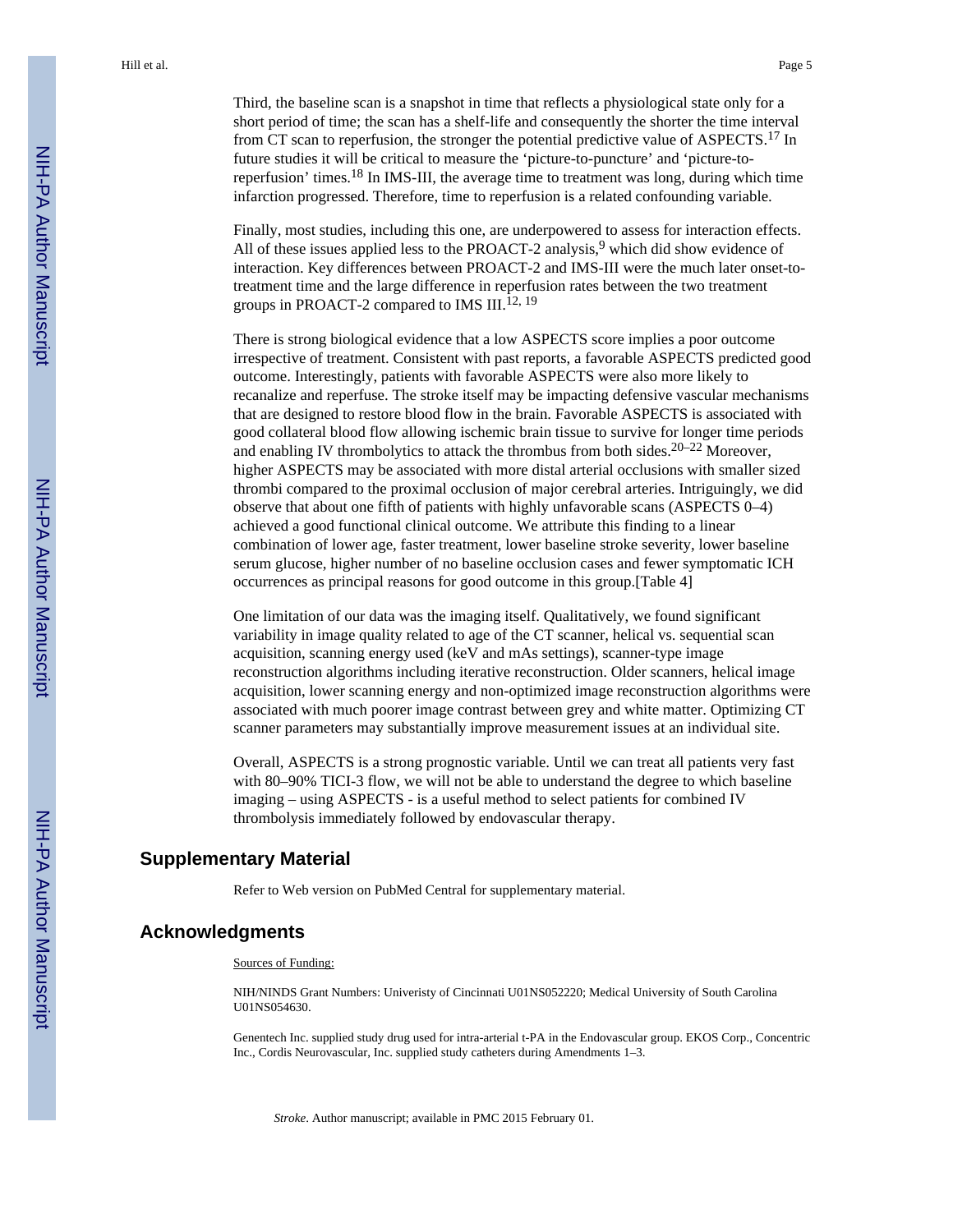In Europe, IMS III investigator meeting support was provided in part by Boehringer Ingelheim.

#### **References**

- 1. Barber PA, Hill MD, Eliasziw M, Demchuk AM, Pexman JH, Hudon ME, et al. Imaging of the brain in acute ischaemic stroke: Comparison of computed tomography and magnetic resonance diffusion-weighted imaging. J Neurol Neurosurg Psychiatry. 2005; 76:1528–1533. [PubMed: 16227545]
- 2. von Kummer R, Allen KL, Holle R, Bozzao L, Bastianello S, Manelfe C, et al. Acute stroke: Usefulness of early ct findings before thrombolytic therapy. Radiology. 1997; 205:327–333. [PubMed: 9356611]
- 3. Dzialowski I, Weber J, Doerfler A, Forsting M, von Kummer R. Brain tissue water uptake after middle cerebral artery occlusion assessed with ct. J Neuroimaging. 2004; 14:42–48. [PubMed: 14748207]
- 4. Simard JM, Kent TA, Chen M, Tarasov KV, Gerzanich V. Brain oedema in focal ischaemia: Molecular pathophysiology and theoretical implications. Lancet neurology. 2007; 6:258–268. [PubMed: 17303532]
- 5. Demchuk AM, Hill MD, Barber PA, Silver B, Patel SC, Levine SR. Importance of early ischemic computed tomography changes using aspects in ninds rtPA stroke study. Stroke. 2005; 36:2110– 2115. [PubMed: 16166579]
- 6. Dzialowski I, Hill MD, Coutts SB, Demchuk AM, Kent DM, Wunderlich O, et al. Extent of early ischemic changes on computed tomography (ct) before thrombolysis: Prognostic value of the alberta stroke program early ct score in ecass ii. Stroke. 2006; 37:973–978. [PubMed: 16497977]
- 7. Puetz V, Dzialowski I, Hill MD, Demchuk AM. The alberta stroke program early ct score in clinical practice: What have we learned? Int J Stroke. 2009; 4:354–364. [PubMed: 19765124]
- 8. Hill MD, Buchan AM. Thrombolysis for acute ischemic stroke: Results of the canadian alteplase for stroke effectiveness study. Cmaj. 2005; 172:1307–1312. [PubMed: 15883405]
- 9. Hill MD, Rowley HA, Adler F, Eliasziw M, Furlan A, Higashida RT, et al. Selection of acute ischemic stroke patients for intra-arterial thrombolysis with pro-urokinase by using aspects. Stroke. 2003; 34:1925–1931. [PubMed: 12843342]
- 10. Hill MD, Demchuck AM, Tomsick T, Palesch YY, Broderick JP. Using the baseline ct scan to select acute stroke patients for iv-ia therapy. AJNR Am J Neuroradiol. 2006; 27:1612–1616. [PubMed: 16971597]
- 11. Khatri P, Hill MD, Palesch YY, Spilker J, Jauch EC, Carrozzella JA, et al. Methodology of the interventional management of stroke iii trial. Int J Stroke. 2008; 3:130–137. [PubMed: 18706007]
- 12. Broderick JP, Palesch YY, Demchuk AM, Yeatts SD, Khatri P, Hill MD, et al. Endovascular therapy after intravenous t-pa versus t-pa alone for stroke. The New England journal of medicine. 2013; 368:893–903. [PubMed: 23390923]
- 13. Hacke W, Kaste M, Fieschi C, Toni D, Lesaffre E, von Kummer R, et al. Intravenous thrombolysis with recombinant tissue plasminogen activator for acute hemispheric stroke. The european cooperative acute stroke study (ecass). JAMA. 1995; 274:1017–1025. [PubMed: 7563451]
- 14. Hacke W, Kaste M, Fieschi C, von Kummer R, Davalos A, Meier D, et al. Randomised doubleblind placebo-controlled trial of thrombolytic therapy with intravenous alteplase in acute ischaemic stroke (ecass ii). Second european-australasian acute stroke study investigators. Lancet. 1998; 352:1245–1251. [PubMed: 9788453]
- 15. Pessin MS, Teal PA, Caplan LR. Hemorrhagic infarction: Guilt by association? AJNR Am J Neuroradiol. 1991; 12:1123–1126. [PubMed: 1763738]
- 16. Bal S, Bhatia R, Menon BK, Shobha N, Puetz V, Dzialowski I, et al. Time dependence of reliability of noncontrast computed tomography in comparison to computed tomography angiography source image in acute ischemic stroke. International journal of stroke: official journal of the International Stroke Society. 2012
- 17. Goyal M, Menon BK, Coutts SB, Hill MD, Demchuk AM. Effect of baseline ct scan appearance and time to recanalization on clinical outcomes in endovascular thrombectomy of acute ischemic strokes. Stroke; a journal of cerebral circulation. 2011; 42:93–97.

*Stroke*. Author manuscript; available in PMC 2015 February 01.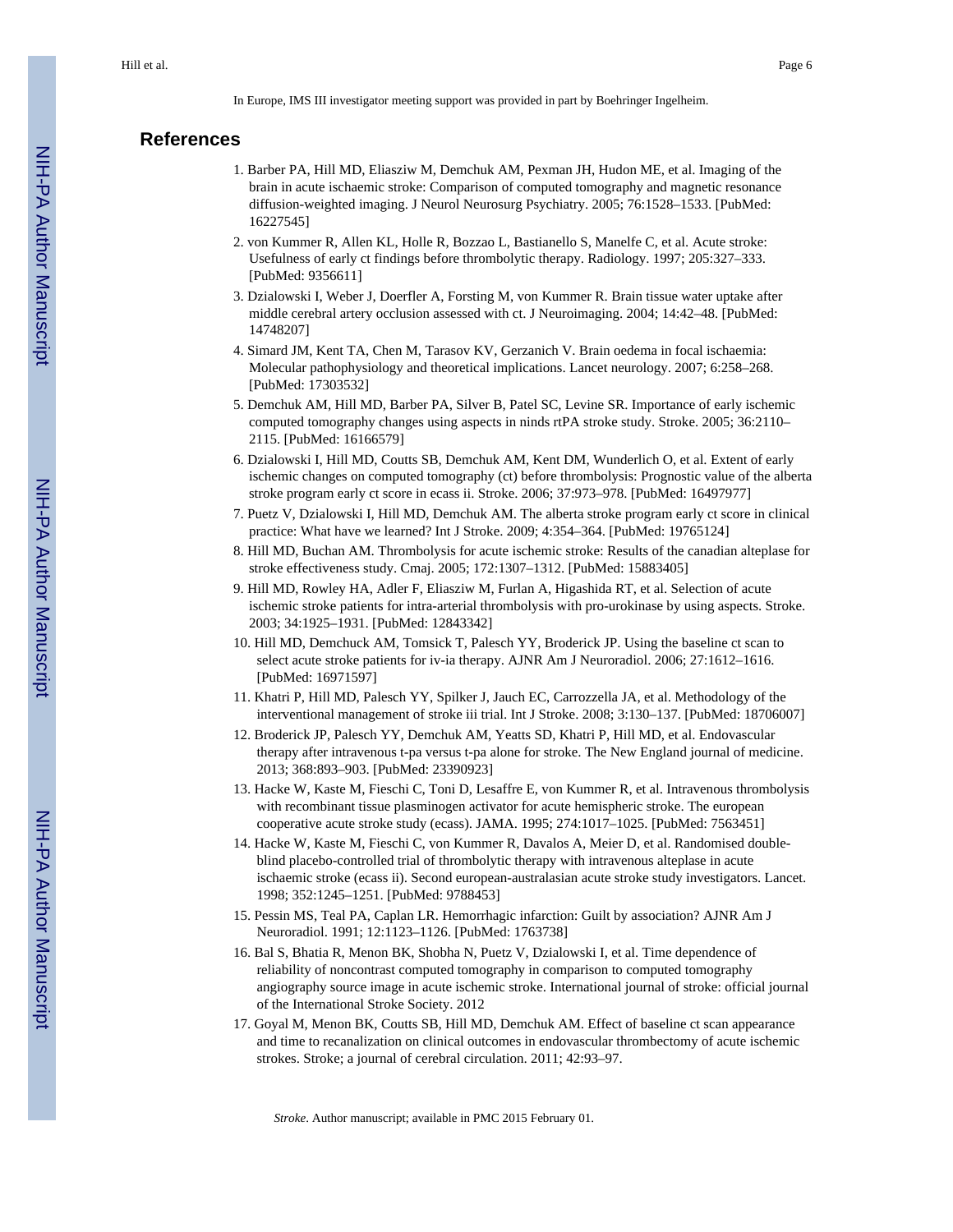Hill et al. Page 7

- 18. Sun CH, Nogueira RG, Glenn BA, Connelly K, Zimmermann S, Anda K, et al. "Picture to puncture": A novel time metric to enhance outcomes in patients transferred for endovascular reperfusion in acute ischemic stroke. Circulation. 2013; 127:1139–1148. [PubMed: 23393011]
- 19. Furlan A, Higashida R, Wechsler L, Gent M, Rowley H, Kase C, et al. Intra-arterial prourokinase for acute ischemic stroke. The proact ii study: A randomized controlled trial. Prolyse in acute cerebral thromboembolism. JAMA. 1999; 282:2003–2011. [PubMed: 10591382]
- 20. Tsivgoulis G, Saqqur M, Sharma VK, Lao AY, Hoover SL, Alexandrov AV. Association of pretreatment aspects scores with tPA-induced arterial recanalization in acute middle cerebral artery occlusion. Journal of neuroimaging: official journal of the American Society of Neuroimaging. 2008; 18:56–61. [PubMed: 18190497]
- 21. Bang OY, Saver JL, Kim SJ, Kim GM, Chung CS, Ovbiagele B, et al. Collateral flow predicts response to endovascular therapy for acute ischemic stroke. Stroke; a journal of cerebral circulation. 2011; 42:693–699.
- 22. Jovin TG, Gupta R, Horowitz MB, Grahovac SZ, Jungreis CA, Wechsler L, et al. Pretreatment ipsilateral regional cortical blood flow influences vessel recanalization in intra-arterial thrombolysis for mca occlusion. AJNR. American journal of neuroradiology. 2007; 28:164–167. [PubMed: 17213449]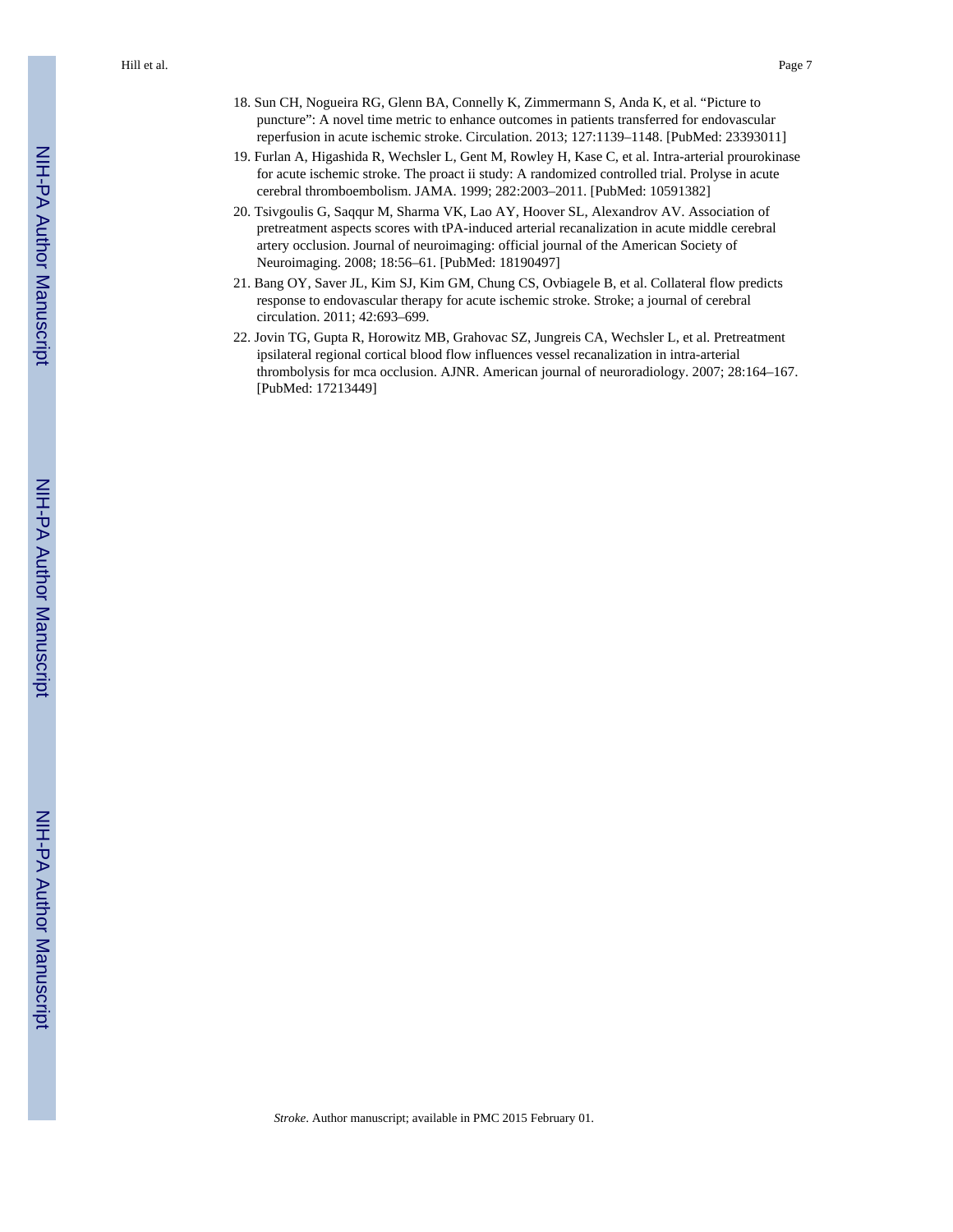#### Baseline Characteristics - ITT population

|                                                        | <b>ASPECTS 8-10</b> | <b>ASPECTS 0-7</b> | <b>ASPECTS 0-4</b> |
|--------------------------------------------------------|---------------------|--------------------|--------------------|
| <b>Demographics</b>                                    | $N = 378$           | $N = 278$          | $N=92$             |
| Age (median, igr)                                      | 70(17)              | 67(19)             | 69(15.5)           |
| Sex (female) $% (n)$                                   | 49% (187)           | 46% (129)          | 49% (45)           |
| Caucasian % (n)                                        | 86% (326)           | 82% (228)          | 82% (75)           |
| <b>Historical Variables</b>                            |                     |                    |                    |
| Hypertension % (n)                                     | 76% (288)           | 73% (202)          | 87% (80)           |
| Diabetes mellitus % (n)                                | 24% (92)            | 20% (56)           | 21% (19)           |
| Atrial fibrillation $% (n)$ <sup>*</sup>               | 32% (122)           | 36% (101)          | 34% (31)           |
| Hyperlipidemia % (n)                                   | 51% (193)           | 48% (134)          | 50% (46)           |
| Currentsmoker % (n)                                    | 21% (78)            | 31% (85)           | 34% (31)           |
| Congestive heart failure % (n)                         | 14% (52)            | 10% (29)           | 11% (10)           |
| Peripheral vascular disease % (n)                      | 7% (28)             | 9% (24)            | 15% (14)           |
| <b>Clinical Variables</b>                              |                     |                    |                    |
| NIHSS (median, igr)                                    | 16(7)               | 18(7)              | 19(5)              |
| Onset-to-IV tPA time, min (median, igr)                | 120(50)             | 120(47)            | 122(55.5)          |
| Onset-to-groin puncture time, min(median, igr) [N=424] | 206.5(60)           | 211 (70)           | 214 (80)           |
| Glucose [mM] (median, iqr)                             | 6.7(2.7)            | 6.6(2.3)           | 6.7(1.9)           |
| <b>Treatment Assignment</b>                            |                     |                    |                    |
| IV +endovascular arm $% (n)$                           | 65% (247)           | 67% (187)          | 62% (57)           |

*\** afib from medical history and baseline ECG.

ITT = intention-to-treat; NIHSS = National Institutes of Health Stroke Scale; IV = intravenous; tPA = tissue plasminogen activator; ASPECTS = Alberta Stroke Program Early CT Score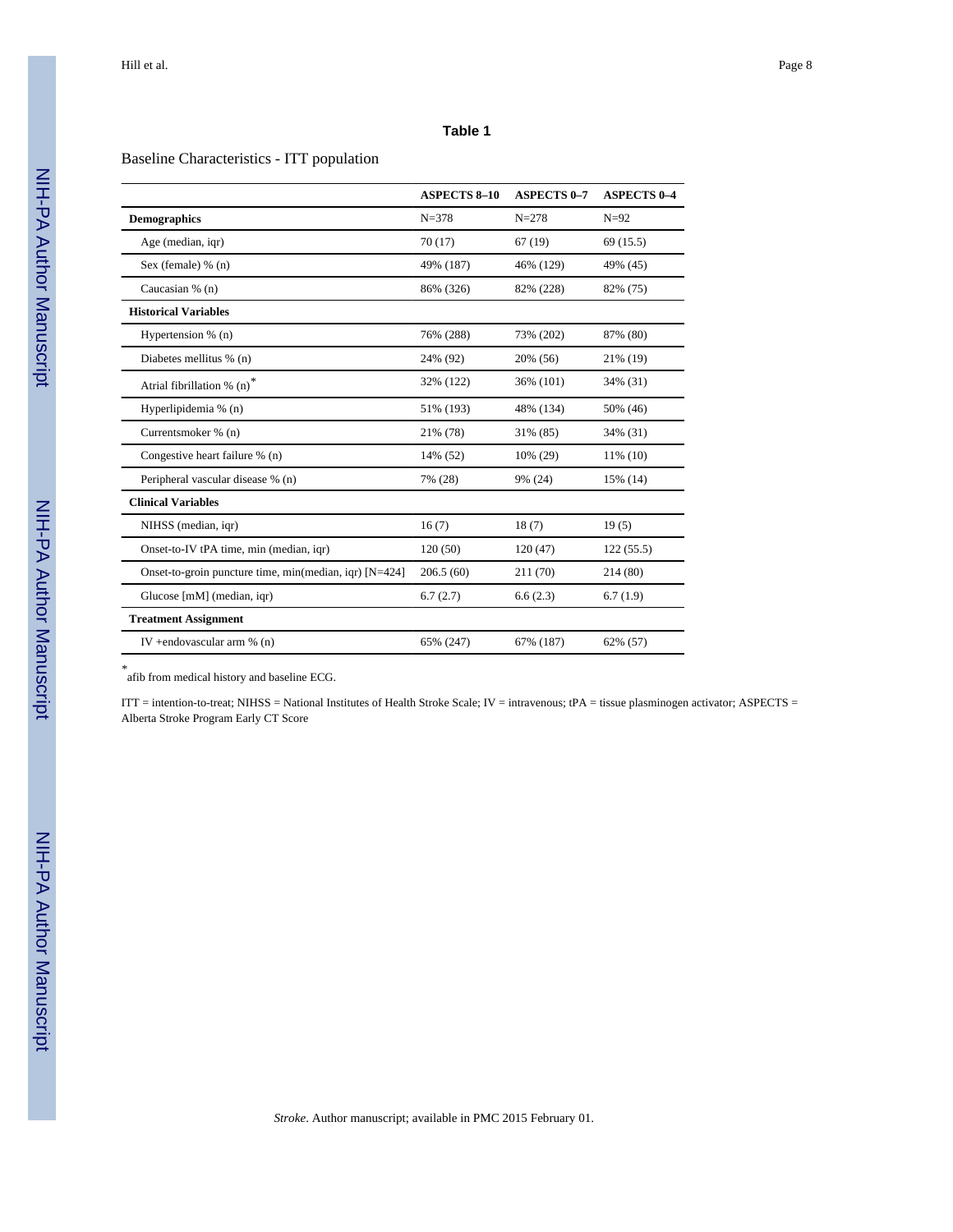ASPECTS and vascular occlusion status<br>CTA population but as randomized (as ITT, and specifically not as treated/per protocol) CTA population but as randomized (as ITT, and specifically not as treated/per protocol) ASPECTS and vascular occlusion status

|                                                                                                                              | ASPECTS 8-10  |             | ASPECTS <sub>0-7</sub> |            | ASPECTS <sub>0-4</sub> |            |
|------------------------------------------------------------------------------------------------------------------------------|---------------|-------------|------------------------|------------|------------------------|------------|
| Baseline CTA $^\ast$                                                                                                         | $N = 154$     |             | $N = 128$              |            | $N=40$                 |            |
| ICA T or L or other ICA occlusion, % $(n)^{\dagger}$                                                                         | 16% (24)      |             | 33% (42)               |            | 43% (17)               |            |
| M1 occlusion % (n)                                                                                                           | 53% (82)      |             | 52% (67)               |            | 43% (17)               |            |
| M2 occlusion, % (n)                                                                                                          | 21% (33)      |             | 14% (18)               |            | 13% (5)                |            |
| M3 occlusion, % (n/N)                                                                                                        | 2% (3)        |             | 1% (1)                 |            | 3% (1)                 |            |
| M4 or distal occlusion, % (n)                                                                                                | 1% (2)        |             | 0% (0)                 |            | 0% (0)                 |            |
| PCA occlusion, % (n)                                                                                                         | 2% (3)        |             | ŧ                      |            | ł                      |            |
| BA/VA occlusion, % (n)                                                                                                       | 3% (5)        |             | ŧ                      |            | ŧ                      |            |
| Treatment                                                                                                                    | $N=177$       |             | $N = 129$              |            | $N=40$                 |            |
| IV + endovascular arm $%$ (n)                                                                                                | 67% (119)     |             | 71% (92)               |            | 63% (25)               |            |
| Onset-to-IV tPA time (median, iqr)                                                                                           | 120(54)       |             | 116 (44)               |            | 119(52)                |            |
| Onset-to-groin puncture time (median, iqr) [N=210]**                                                                         | 208.5 (69)    |             | 202.5 (62)             |            | 210 (71)               |            |
| Angiographic outcome (endovascular group only)                                                                               |               |             |                        |            |                        |            |
| AOL recanalization = $3$ (% n/N)                                                                                             | 71% (60/84)   |             | 54% (46/85)            |            | 59% (13/22)            |            |
| TICI 2b-3 flow (% n/N)                                                                                                       | 60% (47/78)   |             | 31% (26/85)            |            | 45% (10/22)            |            |
| CTA 24h vascular outcome                                                                                                     |               |             |                        |            |                        |            |
| Recanalization (% n/N)                                                                                                       | 83% (104/126) |             | 71% (64/90)            |            | 50% (13/26)            |            |
|                                                                                                                              | $N$ -IA       | $\geq$      | $N-IA$                 | $\geq$     | <b>NFAI</b>            | $\geq$     |
|                                                                                                                              | 87% (73/84)   | 74% (31/42) | 88% (42/48)            | 56% (9/16) | 73% (11/15)            | 18% (2/11) |
| ICH                                                                                                                          |               |             |                        |            |                        |            |
| Symptomatic                                                                                                                  | 6% (10/177)   |             | 9% (11/129)            |            | 5% (2/40)              |            |
| Asymptomatic                                                                                                                 | 20% (36/177)  |             | 27% (37/129)           |            | 30% (12/40)            |            |
| * 23 cases in ASPECTS 8-10 were missing CTA adjudication of the baseline occlusion site and 1 case in the ASPECTS 0-7 group. |               |             |                        |            |                        |            |

*Stroke*. Author manuscript; available in PMC 2015 February 01.

\*\* lincludes one subject randomized to IV who underwent acute endovascular treatment includes one subject randomized to IV who underwent acute endovascular treatment

*†*does not include proximal ICA occlusions

 $\ensuremath{\vec{\tau}}$  does not include proximal ICA occlusions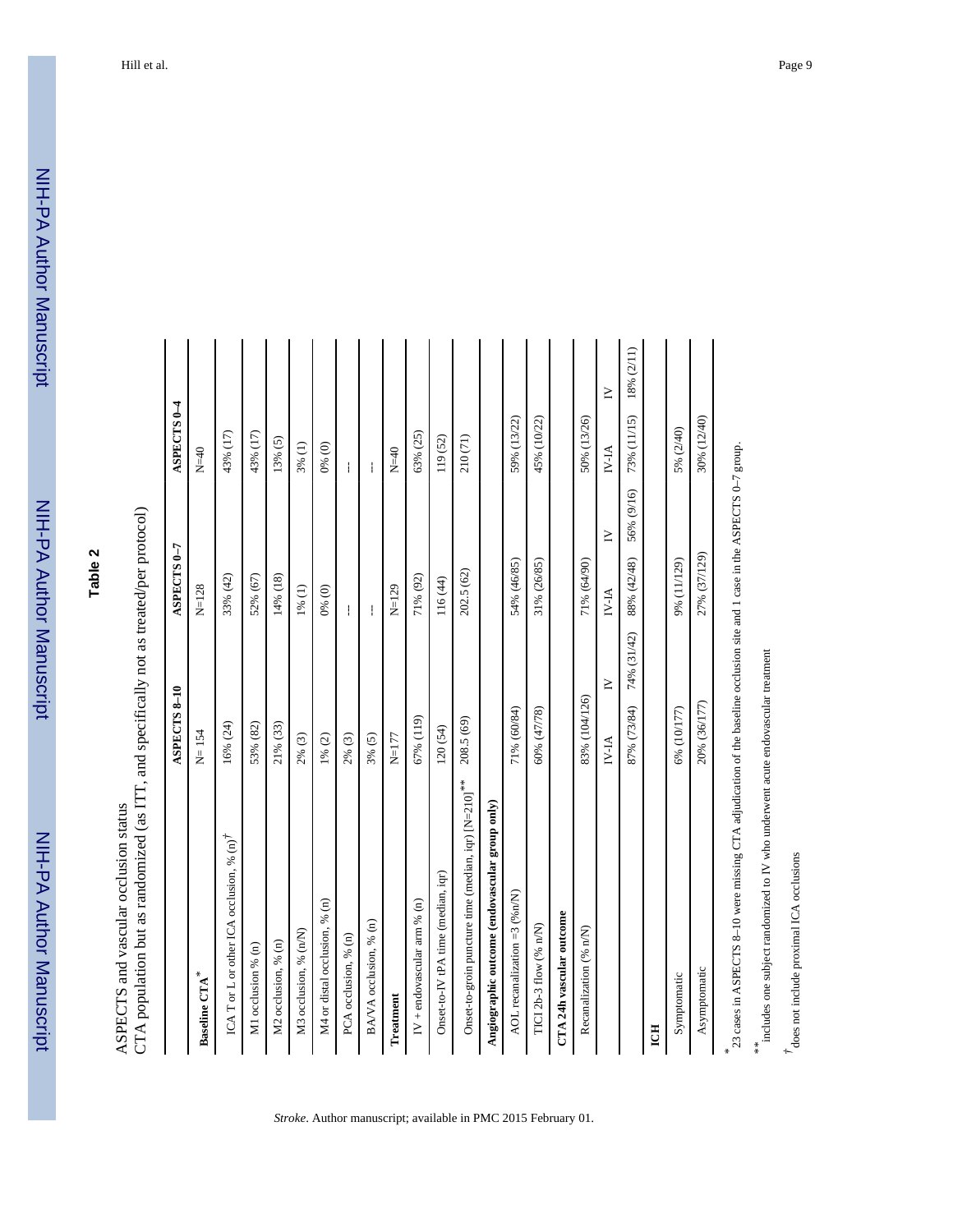ITT = intention-to-treat; CTA=computed tomographic angiography; ICA = internal carotid artery; M1 = M1 middle cerebral artery occlusion; M2 = M2 branch middle cerebral artery; M3 = M3 branch ITT = intention-to-treat; CTA=computed tomographic angiography; ICA = internal carotid artery; M1 = M1 middle cerebral artery occlusion; M2 = M2 branch middle cerebral artery; M3 = M3 branch middle cerebral artery; PCA = posterior cerebral artery; BA = basilar artery; VA = vertebral artery; IV = intravenous; tPA = tissue plasminogen activator; AOL = arterial occlusive lesion; TICI = middle cerebral artery; PCA = posterior cerebral artery; BA = basilar artery; VA = vertebral artery; IV = intravenous; tPA = tissue plasminogen activator; AOL = arterial occlusive lesion; TICI = thrombolysis in cerebral ischemia score; ICH = intracranial hemorrhage; ASPECTS = Alberta Stroke Program Early CT Score thrombolysis in cerebral ischemia score; ICH = intracranial hemorrhage; ASPECTS = Alberta Stroke Program Early CT Score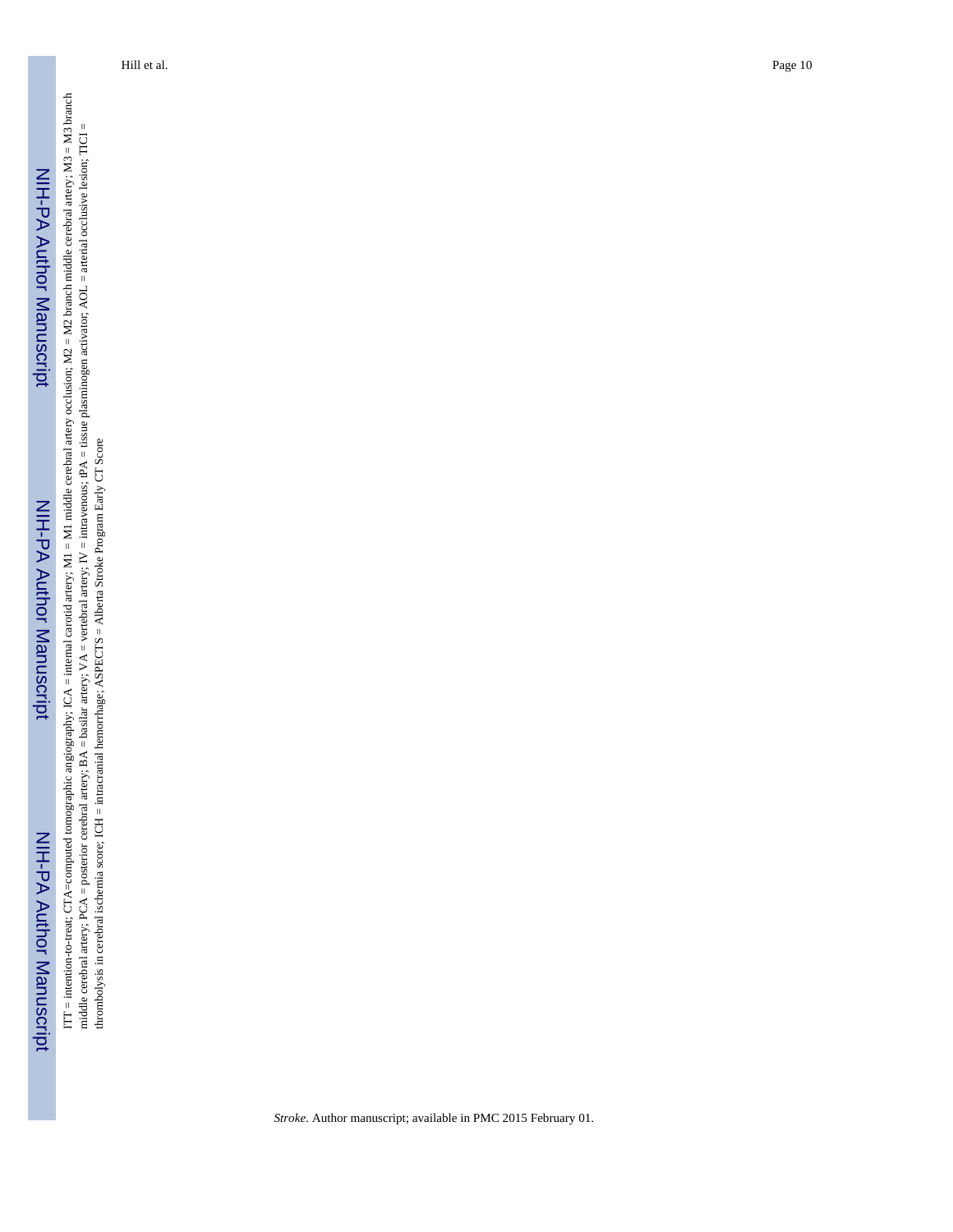#### Outcomes ASPECTS as a predictor irrespective of treatment assignment

|                                                                                          | <b>ASPECTS 8-10</b> | <b>ASPECTS 0-7</b> | $RR (CI_{99})$   | <b>ASPECTS 0-4</b> |
|------------------------------------------------------------------------------------------|---------------------|--------------------|------------------|--------------------|
| <b>ITT</b> population                                                                    | $N = 378$           | $N = 278$          |                  | $N=92$             |
| mRS 0-2 at 90d %, n                                                                      | 49% (187)           | 27% (76)           | $1.8(1.4-2.4)$   | 21% (19)           |
| mRS 0-1 at 90d %.n                                                                       | 34% (130)           | 18% (50)           | $1.9(1.3-2.8)$   | $12\%$ (11)        |
| NIHSS 0-1 at 90d, % n                                                                    | 33% (123)           | 17% (47)           | $1.9(1.3-2.8)$   | 7% (6)             |
| Onset-to-IV tPA time <= 120 min                                                          | $N = 202$           | $N = 143$          |                  | $N=45$             |
| mRS 0-2 at 90d %, n                                                                      | 50% (101)           | 29% (42)           | $1.7(1.2-2.5)$   | 29% (13)           |
| mRS 0-1 at 90d %, n                                                                      | 34% (69)            | 22% (31)           | $1.6(1.0-2.5)$   | 20% (9)            |
| NIHSS 0-1 at 90d, % n                                                                    | 35% (71)            | 21% (30)           | $1.7(1.0-2.7)$   | $11\%$ (5)         |
| <b>Baseline ICA and/or M1-MCA occlusion on CTA</b>                                       | $N = 106$           | $N = 109$          |                  | $N=34$             |
| mRS 0-2 at 90d %, n                                                                      | 57% (60)            | 25% (27)           | $2.3(1.4-3.7)$   | $15\%$ (5)         |
| mRS 0-1 at 90d %, n                                                                      | 40% (42)            | 14% (15)           | $2.9(1.4-5.7)$   | $6\%$ (2)          |
| NIHSS 0-1 at 90d, % n                                                                    | 39% (41)            | 16% (17)           | $2.5(1.3-4.8)$   | $3\%$ (1)          |
| Onset-IV tPA time <= 120 min AND baseline ICA and /or M1-<br><b>MCA</b> occlusion on CTA | $N = 57$            | $N = 65$           |                  | $N = 17$           |
| mRS 0-2 at 90d %, n                                                                      | 61% (35)            | 25% (16)           | $2.5(1.3-4.6)$   | $12\%$ (2)         |
| mRS 0-1 at 90d %, n                                                                      | 44% (25)            | 17% (11)           | $2.6(1.2-5.8)$   | $12\%$ (2)         |
| NIHSS 0-1 at 90d, % n                                                                    | 44% (25)            | 20% (13)           | $2.2(1.0-4.6)$   | $6\%$ (1)          |
| Baseline ICA and/or MCA (M1-M4) occlusion on CTA                                         | $N = 144$           | $N = 128$          |                  | $N=40$             |
| mRS 0-2 at 90d %, n                                                                      | 54% (78)            | 29% (37)           | $1.9(1.2 - 2.8)$ | $20\%$ (8)         |
| mRS 0-1 at 90d %, n                                                                      | 39% (56)            | 16% (20)           | $2.5(1.4-4.5)$   | 5% (2)             |
| NIHSS 0-1 at 90d, % n                                                                    | 36% (52)            | $16\%$ (21)        | $2.2(1.2 - 4.0)$ | $3\%$ (1)          |
| Onset-IV tPA time <= 120 min AND baseline ICA and /or MCA<br>(M1-M4) occlusion on CTA    | $N=76$              | $N = 74$           |                  | $N=21$             |
| mRS 0-2 at 90d %, n                                                                      | 61% (46)            | $31\%(23)$         | $1.9(1.2-3.2)$   | 24% (5)            |
| mRS 0-1 at 90d %, n                                                                      | 46% (35)            | 19% (14)           | $2.4(1.2 - 4.9)$ | $10\%$ (2)         |
| NIHSS 0-1 at 90d, % n                                                                    | 43% (33)            | 20% (15)           | $2.1(1.1-4.2)$   | 5% (1)             |

ITT = intention-to-treat; CTA = computed tomographic angiography; ICA = internal carotid artery; M1 = M1 middle cerebral artery occlusion; M2 = M2 branch middle cerebral artery; M3 = M3 branch middle cerebral artery; PCA = posterior cerebral artery; BA = basilar artery; VA = vertebral artery; IV = intravenous; tPA = tissue plasminogen activator; AOL = arterial occlusive lesion; TICI = thrombolysis in cerebral ischemia score; ICH = intracranial hemorrhage; ASPECTS = Alberta Stroke Program Early CT Score; NIHSS = National Institutes of Health Stroke Scale; mRS = modified Rankin scale score